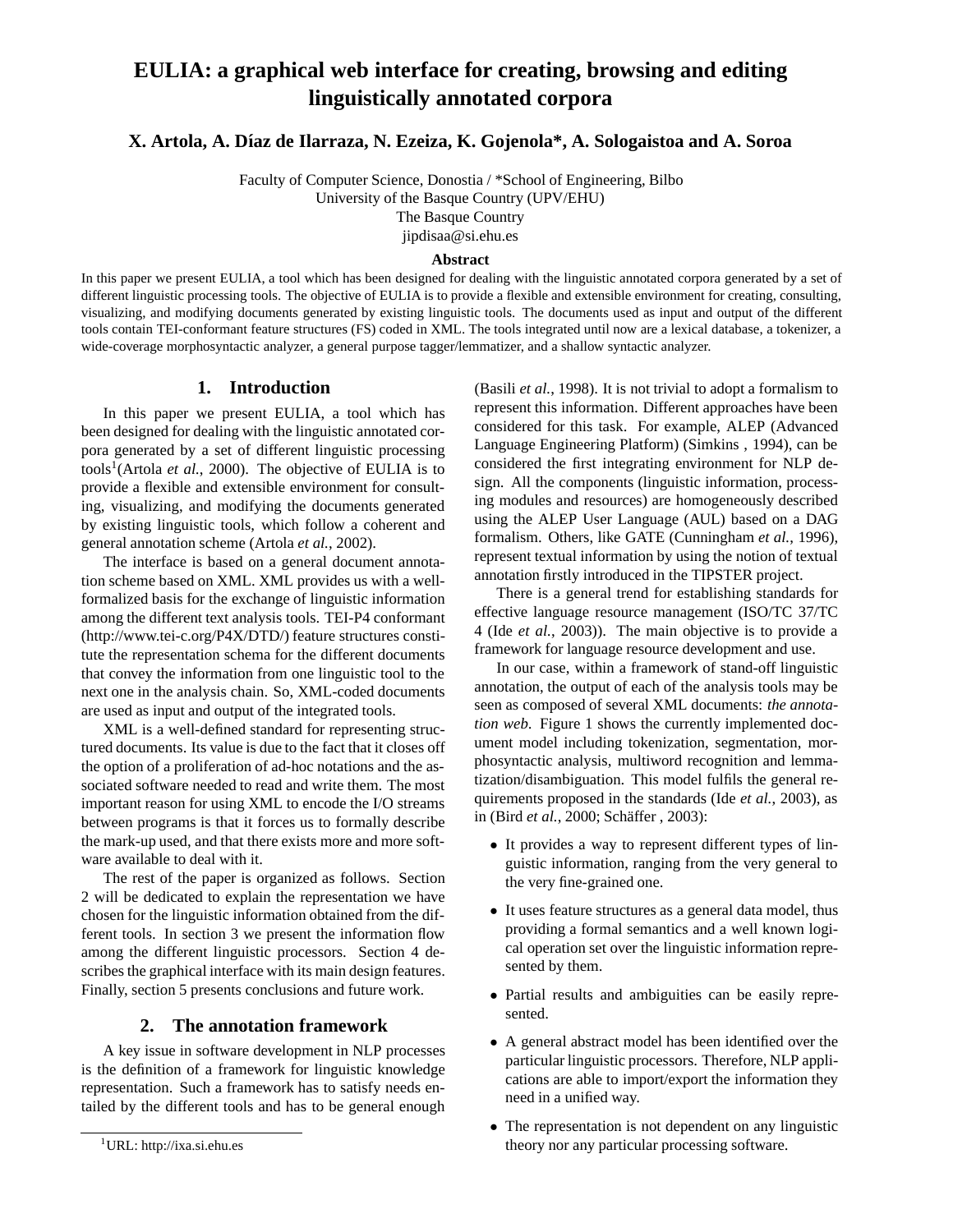

Figure 1: The multi-document annotation web

- *•* As said before, our model relies in the XML mark-up language. XML is a well-defined standard for the representation of structured texts that provides a formal framework for the internal processing. As more and more pieces of software are available for checking the syntactic correctness of the documents, information retrieval, modifications, filtering, and so on, it makes it easy to generate the information in different formats (for processing, printing, screen-displaying, publishing in the web, or translating into other languages).
- *•* Our model guarantees that no different mechanism is used to indicate the same type of information.

We identified the consistent underlying data model which captures the structure and relations contained in the information to be manipulated. These data models are represented by classes which are encapsulated in several library modules. These modules offer the necessary operations the different tools need to perform their task when recognizing the input and producing their output. These functions allow:

- *•* Getting the necessary information from an XML document containing tokens, links, multiword structure links and FSs.
- *•* Producing with ease the corresponding output according to a well-defined XML description.

We have identified different groups and types of documents:

- *•* Text anchors: text elements found in the input.
	- **–** Single-word tokens issued from the tokenizer. They are tagged with the XML *<*w*>* element, and represented by the W class.
	- **–** multiword lexical units: the collection of "multiword tokens" identified in the input. The MW-STRUCT class represents the constituents of a multiword unit that are tagged by means of *<*link*>* elements. MWSTRUCTL represents lists of MWSTRUCT objects.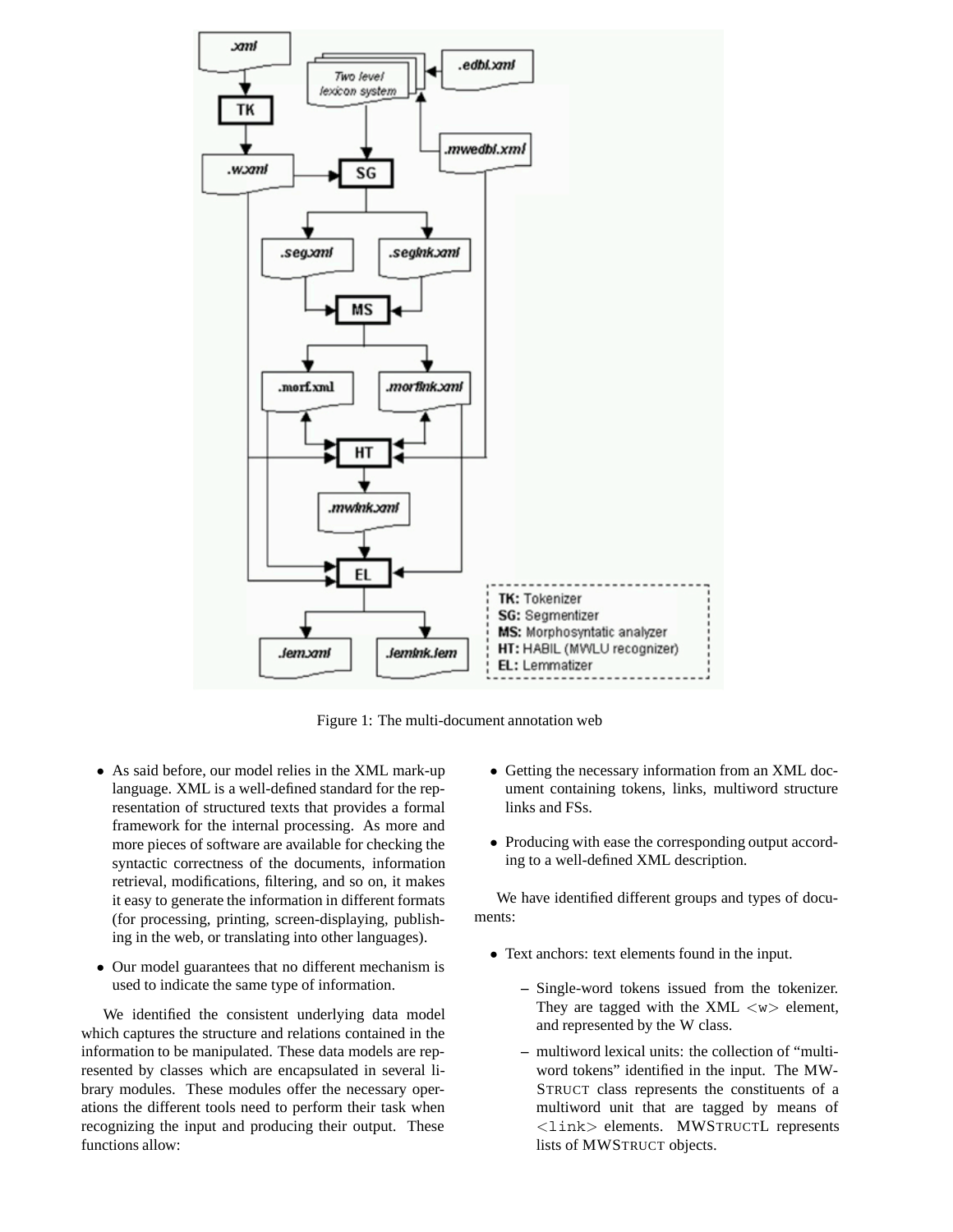- **–** The structure of the syntactic chunks recognized in the text: the collection of "spans" identified in the input. The SPANSTRUCT class represents the constituents of a chunk that are also tagged by means of *<*link*>* elements.
- *•* Analysis collections: collections of linguistic analyses obtained by the different tools. Due to the complexity of the information to be represented we decided to use feature structures as a general data structure. The use of feature structures quickly spread to other domains within linguistics since Jacobson (1949) first used them for the representation of phonemes. Feature structures serve as a general-purpose linguistic metalanguage; this reason led us to use them as the basis of our encoding. The feature structures in the integrated system are coded following the TEI's DTD for FSs, and they fulfil the Feature Structure Declarations (FSD) that have been thoroughly described for all the inputs/outputs in the tool pipeline. Following the object oriented paradigm, the following classes have been defined in order to deal with feature structures: FS (feature structure class), FL (list of features of a feature structure), F (feature class), FVL (the list of values of a feature), FVALUE (the value of a feature), and so on. The list of *<*fs*>* elements is represented by the class FSL. We distinguish two kinds of collections:
	- **–** Libraries containing the analyses (FSs) corresponding to the text anchors set in the processed texts through the different analysis phases: *seglib, morflib, lemlib, sflib* and *deplib*. They are tagged by means of *<*fslib*>* elements.
	- **–** Text-specific documents. Syntactic annotations associated to a particular input text.
- *•* Links between anchors and their corresponding analyses, tagged by means of *<*link*>* elements. They are represented by the LINK and LINKL (list of LINK instances) classes.
- Documents: collections of text anchors —single tokens, multiword tokens and spans—, analyses, and links. Several classes to deal with the different kinds of XML documents participating in the annotation web have been defined: list of text elements (WXML-DOC), list of analyses (AXMLDOC), list of links (LNKXMLDOC), list of multiword units (MWXML-DOC), etc.

The multi-document annotation web gives, as pointed out in (Ide and Véronis, 1995; Ide *et al.*, 2003), more independence and flexibility to the different processes, and greater facilities for their integration.

## **3. The I/O stream between programs**

These are the linguistic tools integrated so far:

1. EDBL, a lexical database for Basque, which at the moment contains more than 85,000 entries (Aduriz *et al.*, 1998a)

- 2. A tokenizer that identifies tokens and sentences from the input text.
- 3. *Morpheus*, a wide-coverage morphosyntactic analyzer for Basque (Alegria *et al.*, 1996). It attaches to each input word form all its possible interpretations. The result is a set of possible morphosyntactic readings of a word in which each morpheme is associated with its corresponding features in the lexicon: category, subcategory, declension case, number, and definiteness, as well as its syntactic function (Karlsson *et al.*, 1995) and some semantic features. It is composed of several modules such as:
	- A segmentizer, which splits up a word into its constituent morphemes.
	- *•* A morphosyntactic analyzer (Aduriz *et al.*, 2000), whose goal is to group the morphological information associated with each morpheme obtaining the morphosyntactic information of the word form considered as a unit. This is an important step in our analysis process due to the agglutinative character of Basque.
	- A recognizer of multiword lexical units (MWLUs), which performs the morphosyntactic analysis of multiword units present in the text (Aduriz *et al.*, 1996).
- 4. *EusLem*, a general-purpose tagger/lemmatizer (Ezeiza *et al.*, 1998).

In the future we plan to integrate other tools currently under development, such as a shallow syntactic analyzer based on Constraint Grammar (Karlsson *et al.*, 1995; Aduriz *et al.*, 1998b),

Figure 1 illustrates the integration of the lexical database, the tokenizer, the morphological segmentation, morphosyntactic treatment, treatment of MWLUs, and *EusLem* (lemmatization) emphasizing that the communication among the different processes is made by means of XML documents. Thick line-border rectangles are used to represent processes, which will be described in sequence:

- 1. Having an XML-tagged input text file, the tokenizer takes this file and creates, as output, a *w.xml* file, which contains the list of the tokens recognized in the input text. The tokenized text is of great importance in the rest of the analysis process, in the sense that it intervenes as input for different processes.
- 2. After the tokenization process, the segmentizer takes as input the tokenized text and the general lexicon issued from the lexical database, and updates the segmentation analyses library (FSs describing the different morphemic segments found in each word token) producing as well a document (*seg.xml*) containing the links between the tokens in the *w.xml* file and their corresponding analyses (one or more) in the library. We want to point out that, because of the stand-off strategy followed in annotating the documents, different analyses may be easily attached to one token, thus allowing us to represent ambiguous interpretations.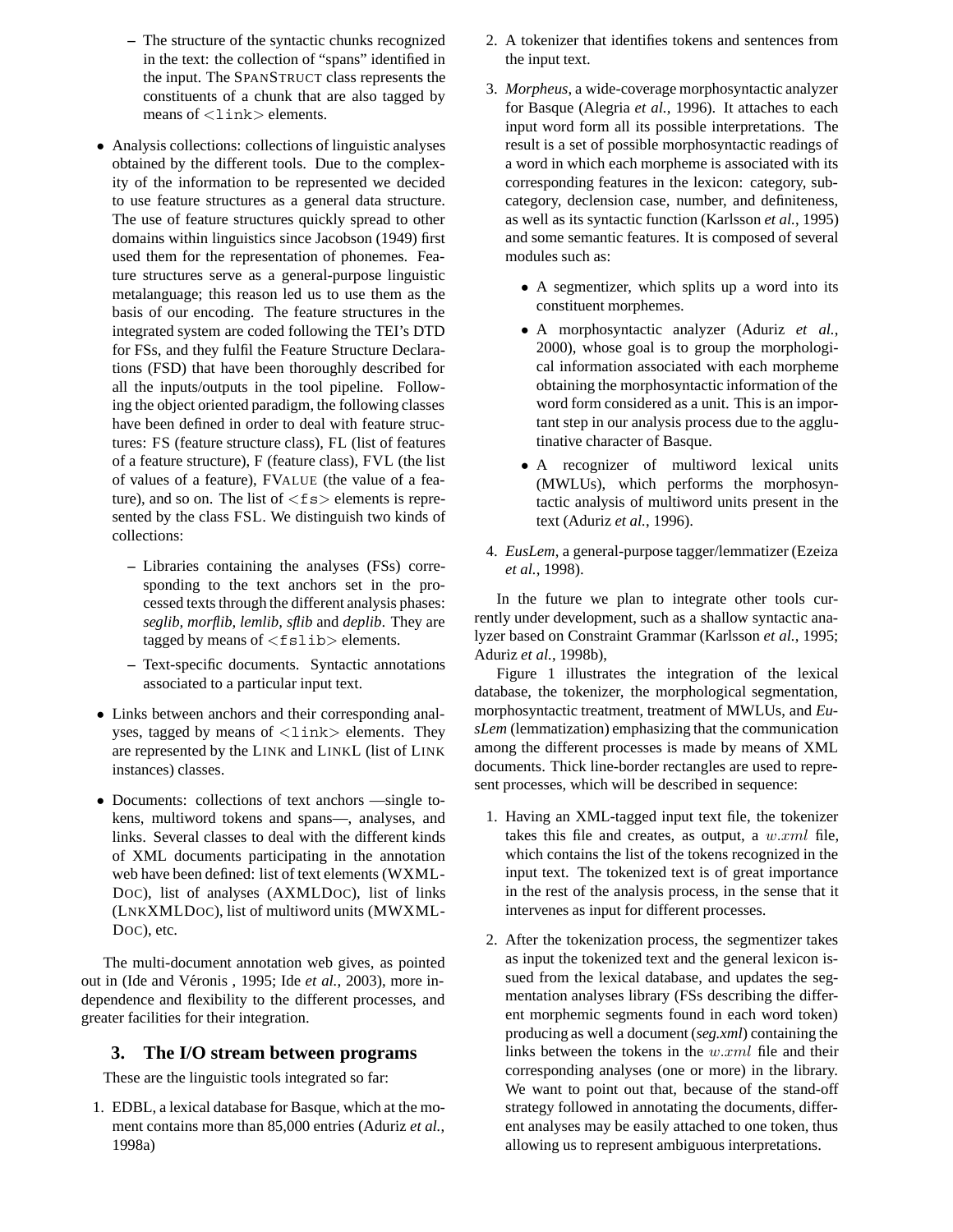- 3. After that, the morphosyntactic treatment module takes as input the output of the segmentation process and updates the library of morphosyntactic analyses. It processes the *seg.xml* document issued in the previous phase producing a *morflnk.xml* document containing the links between the tokens in the *w.xml* file and their corresponding analyses (one or more) in *morf.xml*. This document will be later enriched by the MWLUs' treatment module. This module performs the processing of multiword lexical units producing an *mw* document that describes, by means of a collection of *<*link*>* elements, the structure of the MWLUs identified in the text. This module has obviously access to the morphosyntactic analyses and the *morflnk.xml* document, into which it will add the links between the *mwlnk.xml* document and the library.
- 4. The morphosyntactic analyses and the output of the tokenizer constitute the input of the lemmatizer. The lemmatizer updates the library of lemmatizations producing two link documents: on the one hand, a *lemlnk.xml* document that contains the links between the tokens and MWLUs, and their corresponding lemmatization analyses. The lemmatizer is also capable of updating the *mwlnk.xml* document if, due to the disambiguation performed, it has to remove some of the incorrect links previously included in it. Figure 2 shows a part of the document collection corresponding to the output of the lemmatizer.

# **4. EULIA: An application for creation, browsing and disambiguation on the annotation web**

In this chapter we describe an extensible, componentbased software architecture to integrate natural language engineering applications and to exploit the data created by these applications. The strategy we have explained for the integration of NLP tools is complex, as the linguistic information of different levels is distributed in many documents that must be processed. For any linguistic task it is necessary to coordinate different tools and data sources, and when we add new tools to the production chain, coordination will become more difficult. Therefore, in order to carry out the mentioned strategy, we have defined and implemented EULIA, a web-based interface.

#### **4.1. Main functionalities**

EULIA is an environment to coordinate NLP tools and to exploit the data generated by this tools. The NLP tools explained before are integrated in EULIA and new tools are currently being integrated. EULIA has two main goals:

- *•* User-oriented linguistic data manager, with an intuitive and easy-to-use GUI.
- *•* A system to integrate, coordinate and access NLP tools. This task is possible by means of a coordination module and the cooperation of this module with the user interface.

The GUI is a web-based interface which works with XML documents created by the integrated NLP tools. Its main functions are the following ones:

- *•* consultation and browsing of the linguistic annotation attached to texts
- *•* manual disambiguation of analysis results
- *•* manual annotation facilities and suitable codification for new linguistic information
- simple text editor to create new texts
- submit a text to be analyzed in the coordination module
- *•* search, queries and results analysis
- *•* users control and personalization

#### **4.2. Architecture and implementation**

EULIA's implementation is based on a client-server architecture where the client is a Java Applet accessible by any Java-enabled web browser and the server is a combination of different modules implemented in Java, C++ and Perl (see Figure 4). All modules are designed using an object oriented methodology. As a consequence, EU-LIA presents a robust design which is easy to extend. The client's goal is to be the intermediary between users and NLP tools. It fulfils users' control and user requests' management. The interface provides different facilities which can be grouped in three main tasks:

- *•* Data browsing: it visualizes the answers of the requests that users make to EULIA. Usually, these requests involve a complex procedure and need the information available in the server to resolve it; that is why the requests are processed by the server. In case, it is necessary to submit an answer to the user, this will be a XML document and will be visualized according to the suitable stylesheet (XSL document). These stylesheets could be changed dynamically depending on both the users' choice and the type of answer.
- *•* Manual disambiguation: because of the integration strategy, disambiguation is an easy task. It consists of eliminating or marking the wrong links among analyses and units (token, multiword, dependencies, etc.) in link documents. EULIA presents a specific interface for this task which is generic for all link documents coded according to TEI guidelines.
- *•* Manual annotation: depending on annotation type, a different kind of information is needed. In order to get these data, EULIA's GUI generates a suitable form, based on the XMLSchema, which defines the document's format for that annotation type. These forms are a HTML document and are generated using XSL documents. Communication between the GUI Applet and the server is established by means of Java Remote Method (RMI), which allows incremental construction of the communication protocol and a natural way to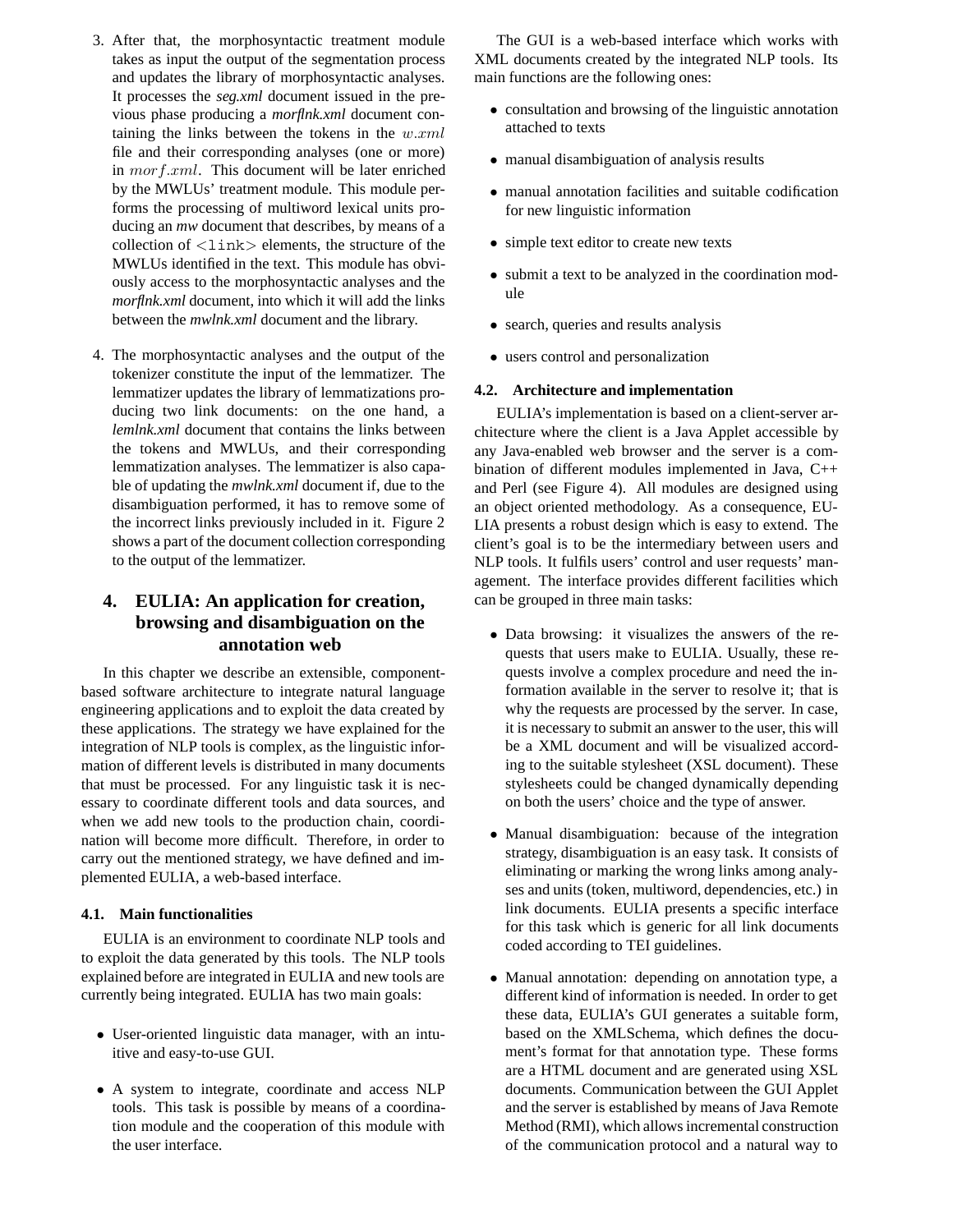

Figure 2: Output of the lemmatizer: a sample of the multi-document annotation web

relate client and server objects. While the client side of the EULIA system consists of an Applet, the server part contains a set of three modules. The first module gives service to clients and it coordinates the integrated NLP tools and stored linguistic analyses.

The second module is a layer between the coordination module and NLP tools. It carries out a generalization of the tools and the analyses.

Finally, the last component is not a module but a set of integrated tools and their outputs.

• Coordination: It coordinates clients' request process and submits the answer in a XML document. In order to answer clients' requests, sometimes it is necessary to generate new linguistic information by the use of integrated tools. Other times, it is enough to search the answer in an existing annotation web. In case it is necessary to generate new information, the system sends the request to the abstraction layer. On the contrary, if the request can be answered from the stored information, we use LibiXaML library to interpret the annotation web and to recover the documents from the abstraction layer. The coordination module has responsibility of managing the set of integrated NLP tools. The final objective of this module is twofold: a) To be the GUI's server and to answer GUI's requests. To solve the requests, this module distributes the tasks among the integrated tools. b) To create a workbench which facilitates the integration of NLP tools and the cooperation among them.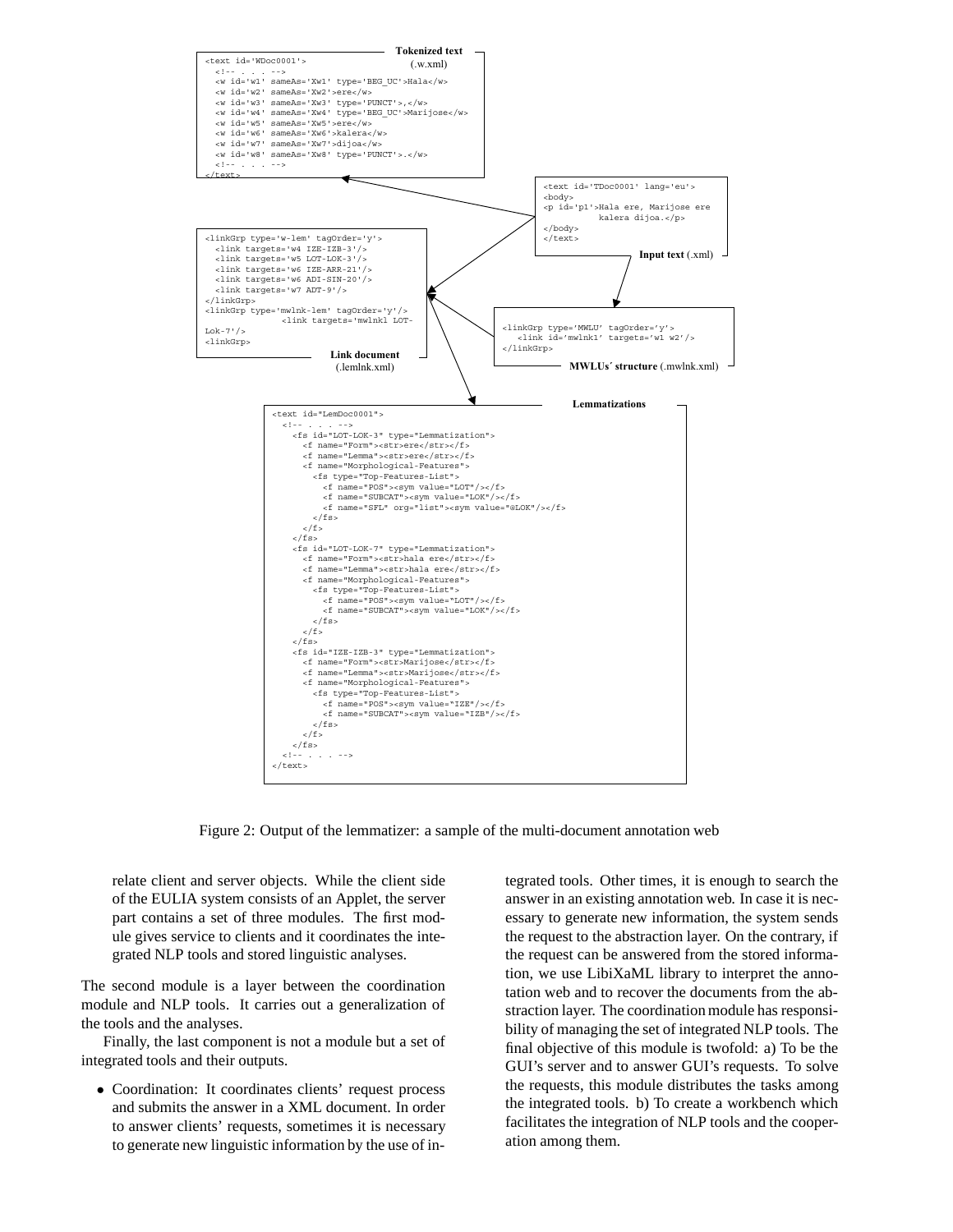

Figure 3: Application GUI.



Figure 4: General architecture of the tool.

- *•* Abstraction layer: the main goal of this module is to keep separate the coordination module of integrated tools, the analyses and their location. In order to archive this goal, this layer implements an interface for the coordination module. In this layer the relation between analysis type and tools and the way to recover stored information is defined, and it facilitates the definition of different computing paradigms to determinate the interaction among the linguistic tools. For the moment, a simple serial model has been implemented.
- Set of tools: this set is composed of integrated tools and their outputs. These tools' input and output are coded according to the integration strategy explained

before.

In order to integrate a new NLP tool in EULIA system, the input and output of the mentioned tool has to be coded according to integration strategy presented before. Moreover, for a complete integration, it is necessary to define the relation between the new analysis type and tools and the stylesheets used to visualize this analysis. EULIA is a powerful system but it is not complex thanks to the integration strategy. In this strategy, all linguistic information is coded in a similar model, so the treatment of different data is similar. Moreover, EULIA is a generic system and offers many possibilities to be extended to different applications. EULIA is, without a doubt, a useful basis for different areas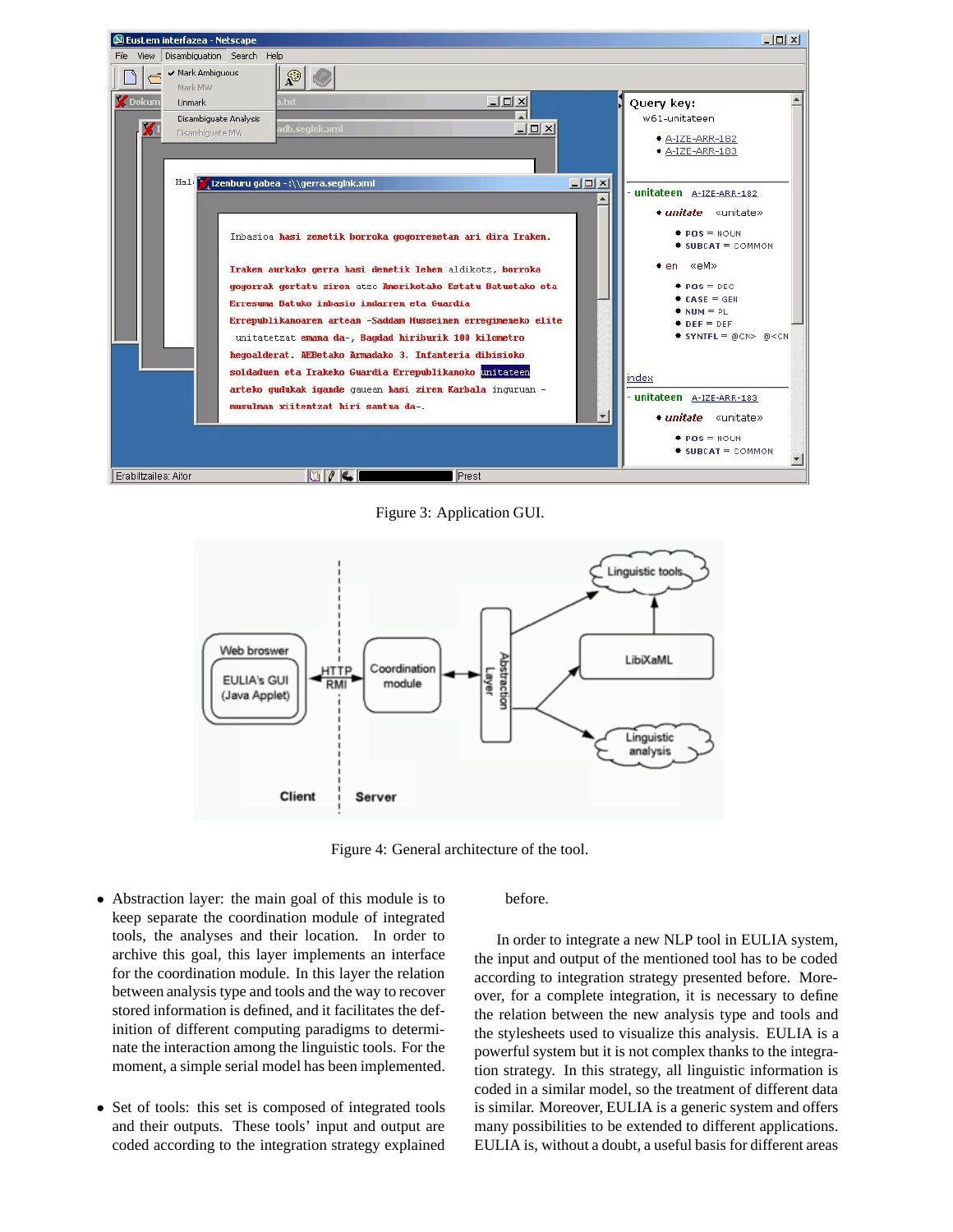of linguistic engineering.

#### **4.3. Example**

The interface has been designed to be easy-to-use and intuitive. The main window is divided into two parts (see Figure 3): a left MDI panel where the analyzed text is shown to the user, and the right part where linguistic information is shown in an understandable way. The interface provides hypertextual facilities, showing on the right handside linguistic information associated to items selected on the left part. The environment is designed as a tool for general users and linguists. The system gives the information the user has asked for about ambiguous units in a lemmatized text. It is important to notice that the item selected can be, in the example, a single word or a multiword expression, since currently the application has been tuned to deal with lemmatization results (actually, the selectability of text chunks depends on the underlying tool the interface is dealing with).



Figure 5: Schematic view of a linguistic analysis tool with its general front- and back-ends.

# **5. Conclusion and future work**

We have presented a general environment for linguistic processing. The environment is oriented to be used by general users and has been designed to be informative, easyto-use, and intuitive. It is coupled to a methodology of in-

tegration of linguistic tools based on a common annotation framework, general and extensible to similar systems.

For the near future, we are considering the feasibility of building general front- and back-end modules for the analysis tools, which will take as input the specific FSDs for each input/output. A schematic view of the integration of these general modules with a particular tool can be seen in Figure 5. This will facilitate the future integration of new tools into the analysis chain. Indeed, the work done so far confirms the scalability of our approach.

#### Acknowledgements

This research was partially funded by the Basque Government under the HIZKING21 program (project EJ-ETORTEK2002HIZKING21).

#### **6. References**

- Aduriz I., Aldezabal J.M., Artola X., Ezeiza N.,Urizar R. 1996. Multiword Lexical Units in EUSLEM: a lemmatiser-tagger for Basque. In *Proc. in Computational Lexicography (Complex'96)*, 1-8. Linguistics Institute, Hungarian Academy of Sciences. Budapest (Hungary).
- Aduriz I., Agirre E., Aldezabal I., Alegria I., Ansa O., Arregi X., Arriola J.M., Artola X., Díaz de Ilarraza A., Ezeiza N., Gojenola K., Maritxalar A., Maritxalar M., Oronoz M., Sarasola K., Soroa A., Urizar R., Urkia M. 1998. A Framework for the Automatic Processing of Basque. In *Proc. of the First Int. Conf. on Language Resources and Evaluation*. Granada (Spain).
- Aduriz I., Aldezabal I., Ansa O., Artola X., Díaz de Ilarraza A., Insausti J. M. 1998. EDBL: a Multi-Purposed Lexical Support for the Treatment of Basque. In *Proc. of the First Int. Conf. on Language Resources and Evaluation*, vol II, 821-826. Granada (Spain).
- Aduriz I., Agirre E., Aldezabal I., Arregi X., Arriola J.M., Artola X., Gojenola K., Maritxalar A., Sarasola K., Urkia M. 2000. A Word-Level Morphosyntactic Grammar For Basque. In *Proc. of the Second Int. Conf. on Language Resources and Evaluation*. Athens (Greece).
- Aduriz I., Aldezabal I., Aranzabe M., Arrieta B., Arriola J., Atutxa A., Díaz de Ilarraza A., Gojenola K., Oronoz M., Sarasola K. 2002 Construcción de un corpus etiquetado sintácticamente para el euskera. In *Actas del XVIII Congreso de la SEPLN*. Valladolid (Spain).
- Artola X., Díaz de Ilarraza A., Ezeiza N., Gojenola K., Maritxalar M., Soroa A. 2000 A proposal for The Integration of NLP Tools using SGML-Tagged documents. *Second Int. Conf. on Language Resources and Evaluation*. Athens (Greece). May.
- Artola X., Díaz de Ilarraza A., Ezeiza N., Gojenola K., Hernández G., Soroa A. 2002. A Class Library for the Integration of NLP Tools: Definition and implementation of an Abstract Data Type Collection for the manipulation of SGML documents in a context of stand-off linguistic annotation. In *Third Int. Conf. on Language Resources and Evaluation*. Las Palmas. Spain.
- Alegria I., Artola X., Sarasola K., Urkia M. 1996. Automatic morphological analysis of Basque. *Literary & Linguistic Computing*, 11, no. 4, 193-203.